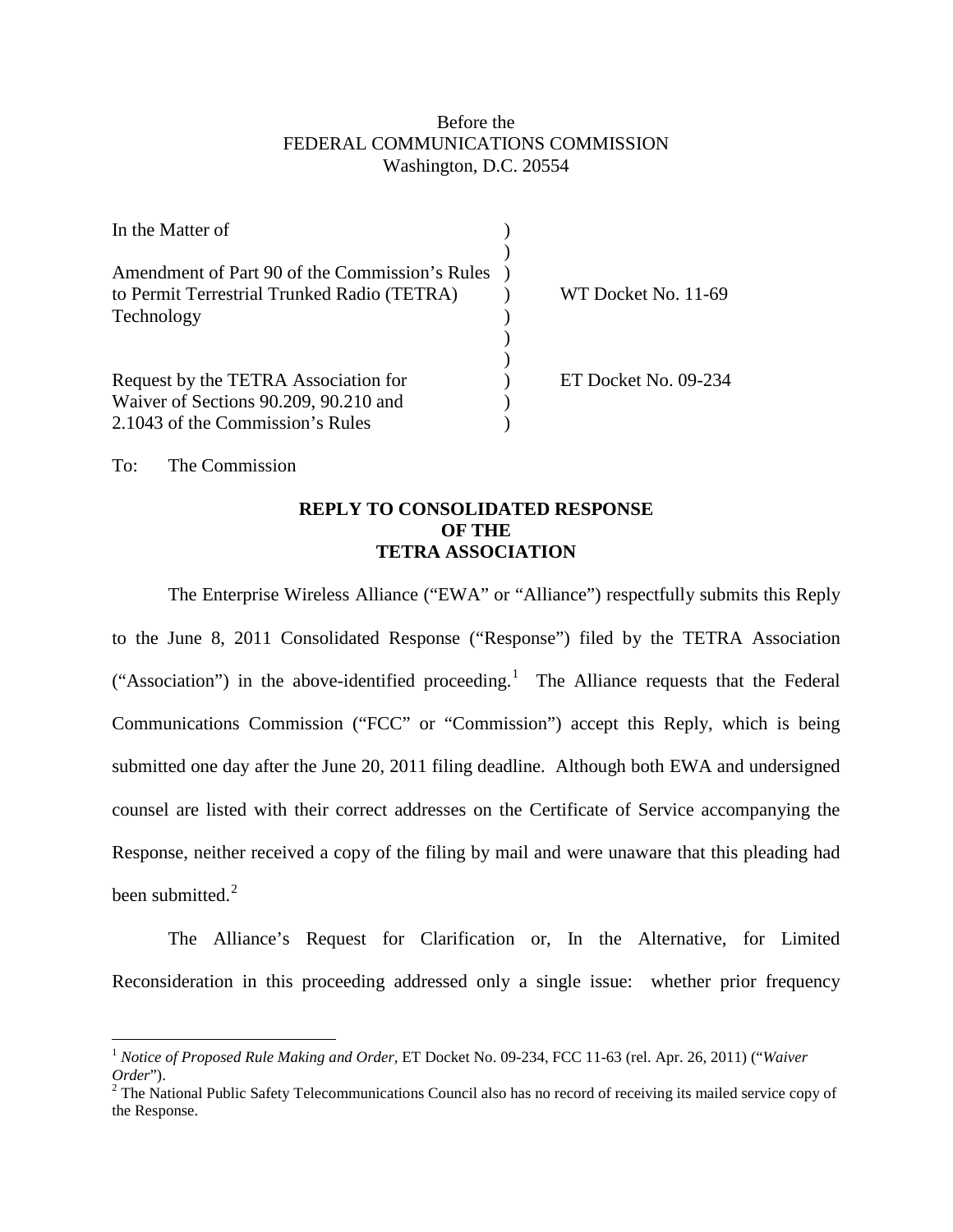coordination is required for licensees that wish to convert existing systems to TETRA equipment pursuant to the *Waiver Order*. In its Response, the Association first asserts that EWA has not shown good cause for not participating in the earlier stages of this proceeding, although the Association nonetheless addresses the substance of the Alliance's Petition.<sup>[3](#page-1-0)</sup> In fact, however, EWA did participate in this proceeding as one of the constituent members of the Land Mobile Communications Council ("LMCC"), which filed Comments on January 15, 2010. In those Comments, the LMCC urged the FCC to proceed by rulemaking rather than waiver, so that the necessary technical issues could be addressed. Moreover, as discussed *infra*, and as the Association itself agrees, the single issue raised by EWA in its Petition was not addressed in the Association's waiver request and so was not known to be an issue until adoption of the *Waiver Order.*

In its Response, the Association dismisses EWA's concern about the applicability of frequency coordination requirements to entities converting to TETRA technology stating the following:

There is no reason to believe that the FCC's applicable coordination rules would be suspended because TETRA technology is being used, or as a result of the grant of the waiver request, which did not seek a waiver of the frequency coordination rule. $4$ 

The Alliance agrees that the Association did not seek waiver relief on this point and is pleased to see that the Association seemingly agrees that the current frequency coordination requirements should be maintained for systems filing under the *Waiver Order*.

But the Association is incorrect in its statement that there is no reason to believe the *Waiver Order* suspended the normal coordination rules with regard to licensees wishing to convert to TETRA equipment pursuant to the FCC's decision. As explained in its Petition, EWA

<span id="page-1-0"></span> $3$  Response at n. 7.

<span id="page-1-1"></span><sup>4</sup> *Id*. at 5.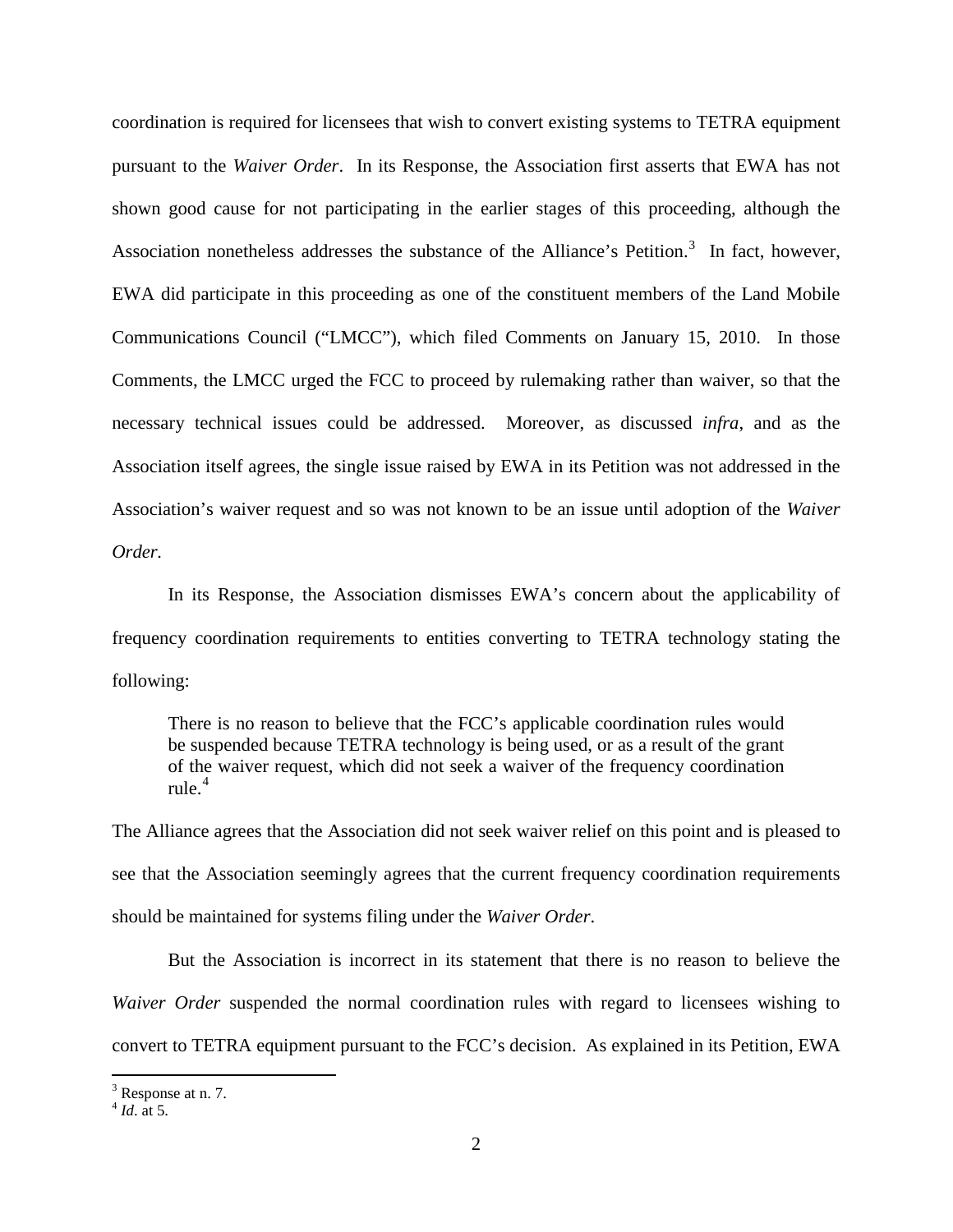requested clarification or reconsideration of this point because of the following statement in the

*Waiver Order*:

We conclude that frequency coordination should not be required for modification applications filed pursuant to this waiver where the only change is to reflect the TETRA emission.<sup>[5](#page-2-0)</sup>

The Alliance's Petition explained that exempting such modifications from the coordination requirement was inconsistent with current FCC rules and directly contrary to the Commission's decision last year with regard to the need for coordination in analogous situations. There, the

FCC stated the following:

As a result [of the Commission mandate that most Part 90 licensees below 512 MHz will be required to migrate from 25 kHz operation to 12.5 kHz or narrower operation on their existing frequencies by January 1, 2013], **we amend our rules to provide an exemption from the frequency coordination requirement for modification applications that only reduce authorized bandwidth while remaining on the original center frequencies, and do not seek any other changes in technical parameters**. [6](#page-2-1)

Clearly, a modification in emission evidencing a change in technical parameters from analog to digital technology would not qualify for an exemption from the coordination requirement as established by the FCC just one year ago. The Alliance agrees with the Association that relief from the coordination requirement was not requested in its waiver and that there is no basis for adopting such an exemption uniquely for conversions to TETRA technology. To the extent that the *Waiver Order* seemingly states the contrary, it should be clarified or reconsidered with regard to that specific point.

EWA explained in its Petition that the Commission has described frequency coordination as a proven means "to ensure the quality of frequency selections, expedite licensing, and improve

<span id="page-2-1"></span><span id="page-2-0"></span><sup>&</sup>lt;sup>5</sup> *Waiver Order* at n. 59.<br><sup>6</sup> Amendment of Part 90 of the Commission's Rules, *Second Report and Order and Second Further Notice of Proposed Rulemaking,* WP Docket No. 07-100, 25 FCC Rcd 2479 at ¶ 7 (2010) (citations deleted; emphasis added).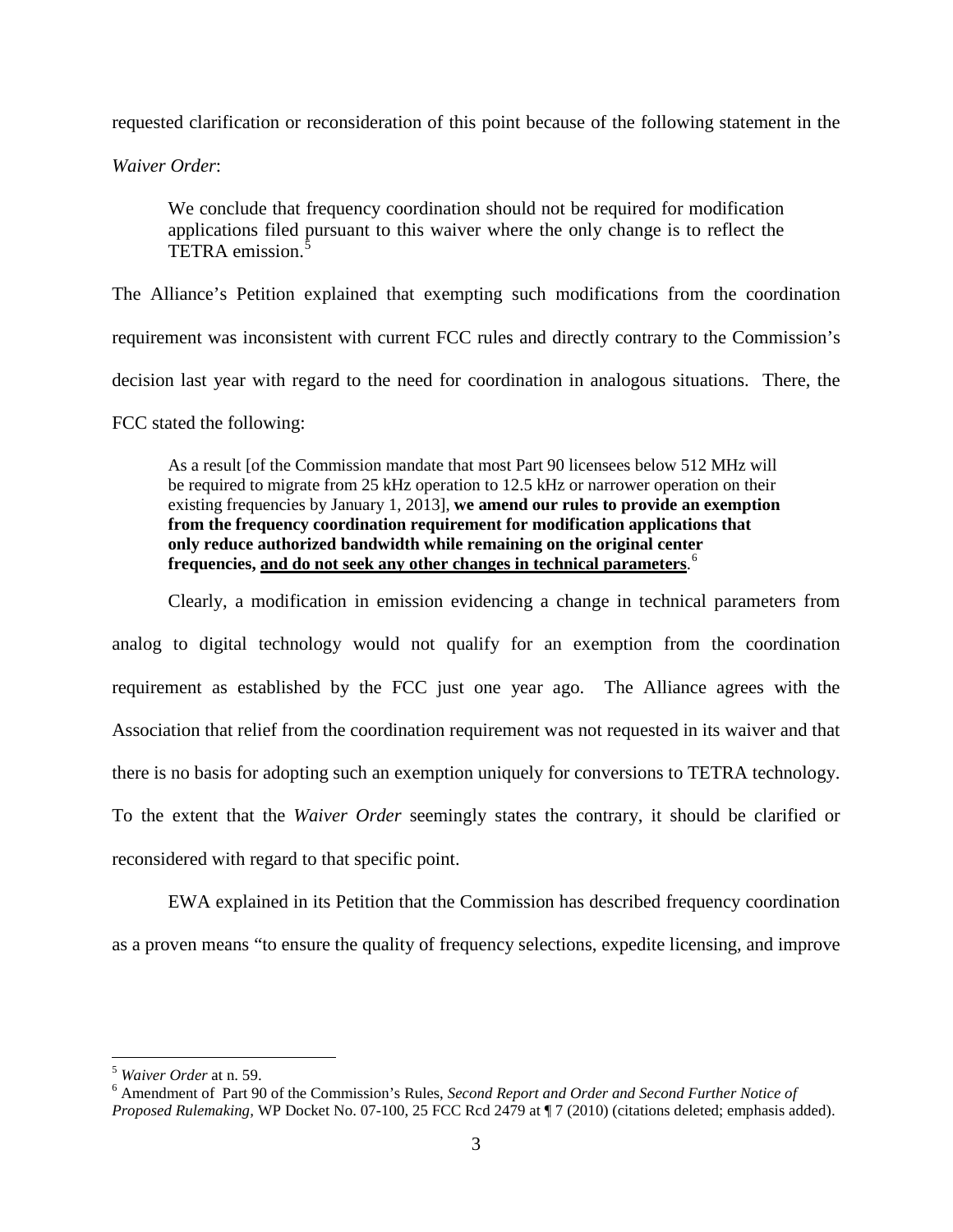spectrum efficiency to the benefit of private land mobile users."<sup>[7](#page-3-0)</sup> Since the Association does not disagree and has confirmed that no coordination waiver was requested, EWA again respectfully requests the FCC to clarify its statement in the *Order* and confirm that prior frequency coordination is required before converting an existing system to TETRA technology.

Respectfully submitted,

ENTERPRISE WIRELESS ALLIANCE

 $\sqrt{s}$ /

By:

Mark E. Crosby President/CEO 8484 Westpark Drive, Suite 630 McLean, Virginia 22102 (703) 528-5115

Counsel:

Elizabeth R. Sachs Lukas, Nace, Gutierrez & Sachs, LLP 8300 Greensboro Drive, Ste. 1200 McLean, VA 22102 (703) 584-8678

June 21, 2011

<span id="page-3-0"></span> <sup>7</sup> *See Public Safety and Homeland Security Bureau and Wireless Telecommunications Bureau Seek Comment on the Petition by Enterprise Wireless Alliance Requesting the Creation of New, Full Power, Interstitial 12.5 kHz Channels in the 800 MHz Band,* Public Notice, 24 FCC Rcd 12461 (2009).